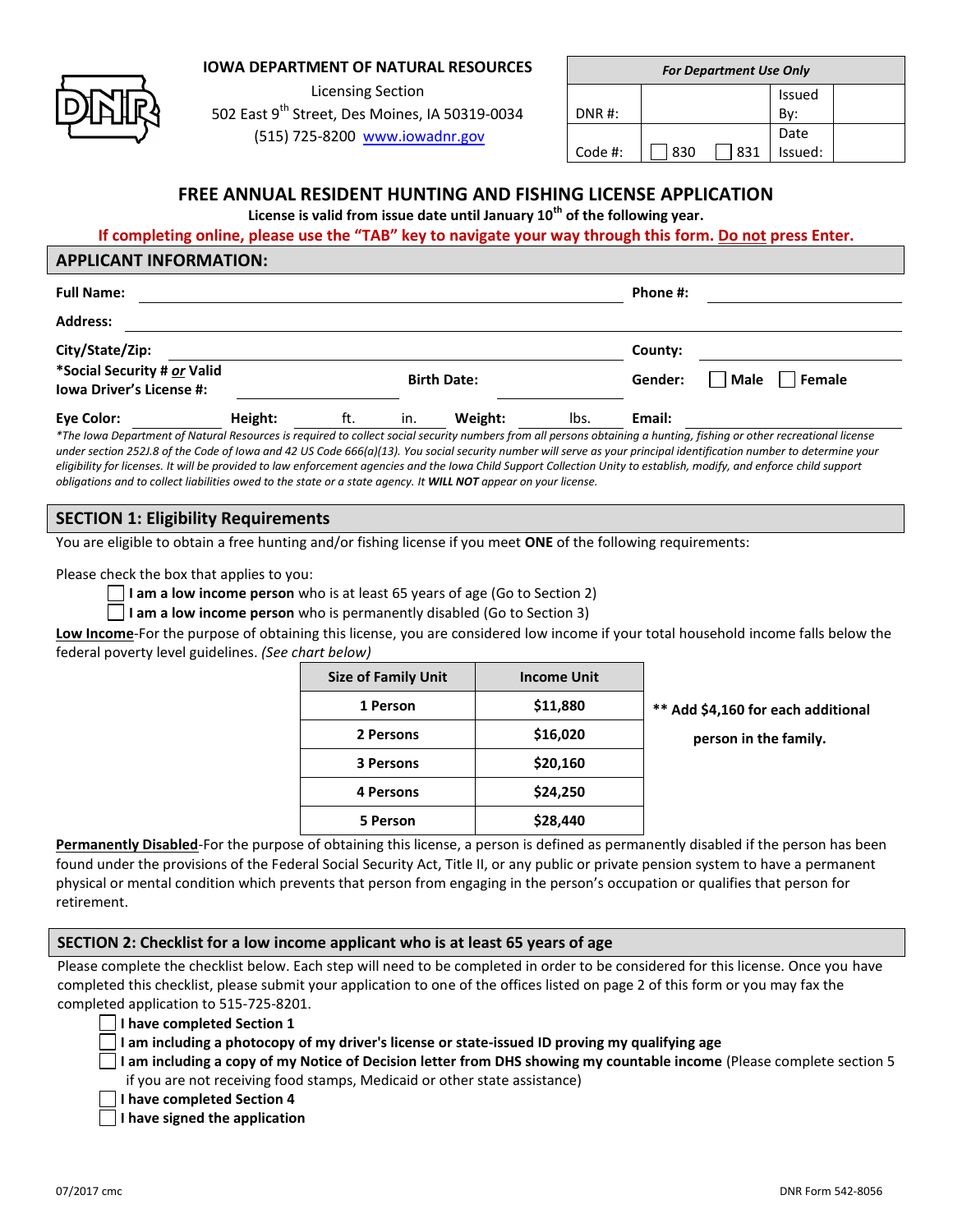#### **SECTION 3: Checklist for a low income applicant who is permanently disabled**

Please complete the checklist below. Each step will need to be completed in order to be considered for this license. Once you have completed this checklist, please submit your application to one of the offices listed on page 2 of this form. You may also fax the completed application to 515-725-8201.

| I have completed Section 1<br>I am including a photocopy of my current Award Letter from the Social Security Administration showing I am receiving<br>disability compensation (contact the DNR if you only receive a private pension for your disability)<br>I am including a photocopy of my Notice of Decision letter from DHS showing my countable income (Please complete<br>section 5 if you are not receiving food stamps, Medicaid or other state assistance)<br>I have completed Section 4<br>I have signed the application |
|-------------------------------------------------------------------------------------------------------------------------------------------------------------------------------------------------------------------------------------------------------------------------------------------------------------------------------------------------------------------------------------------------------------------------------------------------------------------------------------------------------------------------------------|
| SECTION 4: Acknowledgement Statement (Please checkmark next to each statement                                                                                                                                                                                                                                                                                                                                                                                                                                                       |
| I understand that this license will only be issued after verification of my eligibility and that this license will be valid only until<br>January 10 of the following year. I understand that I must apply every year I want to receive this license.                                                                                                                                                                                                                                                                               |
| I understand that I will need to purchase additional privileges (e.g. tags, stamps, etc.) to hunt waterfowl, deer or turkey in<br>lowa. I understand I will need to purchase a Trout Fee to fish for or possess trout.                                                                                                                                                                                                                                                                                                              |
| I understand that if born after January 1 <sup>st</sup> , 1972, I must show proof of having successfully completed an approved hunter<br>safety course if I want to acquire a hunting license or combination hunting and fishing license through this application.                                                                                                                                                                                                                                                                  |
| I give Iowa Department of Human Services permission to share with the Iowa Department of Natural Resources confidential<br>information about my household income.                                                                                                                                                                                                                                                                                                                                                                   |
| I understand that providing false information on this application will make my license invalid and that I may be subject to<br>fines and imprisonment for making a false entry in a public record in violation of Iowa Code 714.8(4), and for hunting, fishing,<br>or trapping without a valid license in violation of relevant provisions of lowa Code Chapter 483A.                                                                                                                                                               |
| I understand that my license application will not be processed over-the-counter at a DNR office location and that it may take<br>a minimum of two weeks to process the license application. I understand that my license will be mailed to me at the address<br>listed on this application.                                                                                                                                                                                                                                         |
| I swear and affirm that the information I have provided on and with this form is true and accurate. By signing this application I<br>acknowledge that I have read and understand all of the above statements.                                                                                                                                                                                                                                                                                                                       |
|                                                                                                                                                                                                                                                                                                                                                                                                                                                                                                                                     |

|                                                                                                                                | <b>Applicant Signature</b>                                                                                                     | Date |                                                                                            |                                                                                                                  |  |  |
|--------------------------------------------------------------------------------------------------------------------------------|--------------------------------------------------------------------------------------------------------------------------------|------|--------------------------------------------------------------------------------------------|------------------------------------------------------------------------------------------------------------------|--|--|
| <b>IOWA DNR LOCATIONS:</b>                                                                                                     |                                                                                                                                |      |                                                                                            |                                                                                                                  |  |  |
| NW Regional Office<br>Spirit Lake Fish Hatchery<br>122 252 <sup>nd</sup> Ave<br>Spirit Lake, IA 51360<br>Phone: (712) 336-1840 | NE Regional Office<br>Manchester Fish Hatchery<br>22693 205 <sup>th</sup> Ave<br>Manchester, IA 52057<br>Phone: (563) 927-3276 |      | <b>DNR Central Office</b><br>502 E 9th St<br>Des Moines, IA 50319<br>Phone: (515) 725-8200 | SW Regional Office<br>Cold Springs State Park<br>57744 Lewis Rd<br>Lewis, IA 51544-5103<br>Phone: (712) 769-2587 |  |  |

*(Please allow a minimum of two weeks to process mailed applications)*